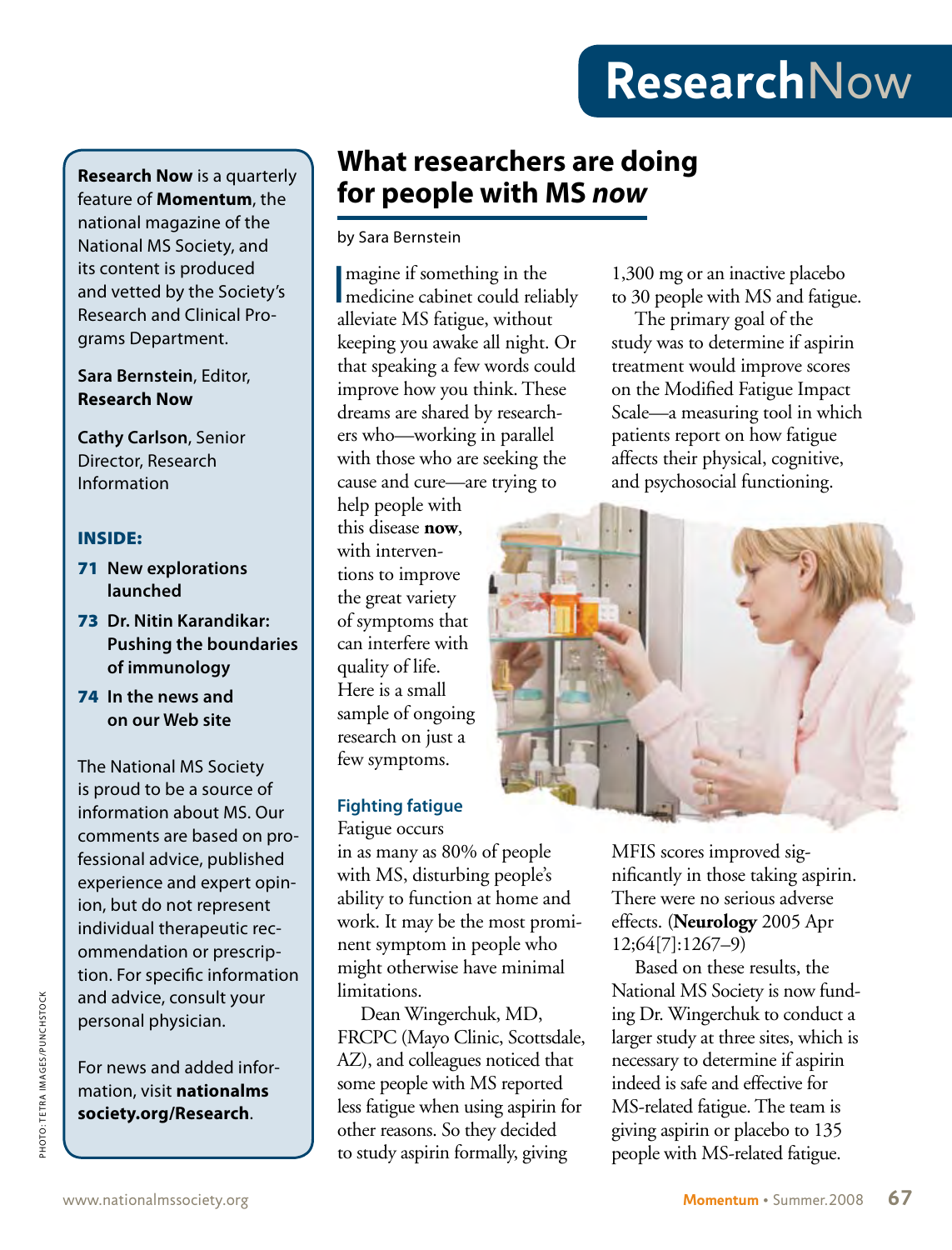### **Research**Now

Participants are completing questionnaires about the severity and impact of their fatigue, undergoing memory testing to assess cognitive fatigue, and are having blood taken to measure markers of inflammation. This further evaluation is necessary, particularly considering the risk of gastrointestinal bleeding that is possible with long-term aspirin use, even at low doses.

If this study is successful, it may add an important new option for treating MS-related fatigue.

Another approach to fighting MS fatigue could be "energy conservation strategies"—such as effort-saving devices, eliminating or delegating tiring tasks, and including rest periods every day. Virgil G. Mathiowetz, PhD (University of Minnesota, Minneapolis) investigated whether these strategies really help by evaluating a six-week course that teaches energy conservation. His study was funded by the National MS Society.

Dr. Mathiowetz's team recruited 169 people to participate. Scales that measure fatigue were administered before and after the course—as well as before and after control periods during which no intervention occurred—to determine any changes. The course succeeded in significantly reducing the impact of fatigue on physical and social function, and in increasing vitality. (**Multiple Sclerosis** 2005 Oct;11[5]:592–601)



Dr. Mathiowetz followed people for one year after completing the course to see if the effects would last. Not only were the original results maintained, but they were improved upon, with the impact of fatigue on cognitive function being reduced significantly as well! (**International Journal of Rehabilitation Research** 2007 Dec;30[4]:305–13) Occupational therapists often recommend energy conservation strategies to people with MS and these results provide important evidence of how such strategies can succeed.

#### **Minding cognitive function**

Cognitive problems may be experienced by about half of all those with MS at some point in their disease, possibly affecting the ability to learn, remember, organize, plan and problemsolve—all critical parts of the activities of daily life. These problems are not related to physical function—a person with MS can have no physical limitations and yet experience significant cognitive impairment.

A drug under study for its possible ability to protect nerve tissue may also improve cognitive function in people with MS. Hannelore Ehrenreich, MD, DVM (Max Planck Institute of Experimental Medicine, Gottingen, Germany) and colleagues reported results from a small, uncontrolled study of a laboratory-produced version of erythropoietin, a naturallyoccurring hormone used to treat anemia.

They administered the drug to eight people with chronic, progressive (secondary-progressive) MS and followed them for 48 weeks. Five people took a high dose of the intravenous drug, along with two control patients who had Parkinson's disease, and three received a low dose.

Although this was primarily a safety study, with no adverse events reported, the investigators found that cognitive function improved and improvements persisted for three to six months after treatment. The low-dose and control groups did not improve. (**Brain** 2007 Oct;130[Pt 10]:2577–88)

This is not the first evidence of this capability—erythropoietin has improved cognitive function in rodent models of neurological and psychiatric disorders, and in people with schizophre-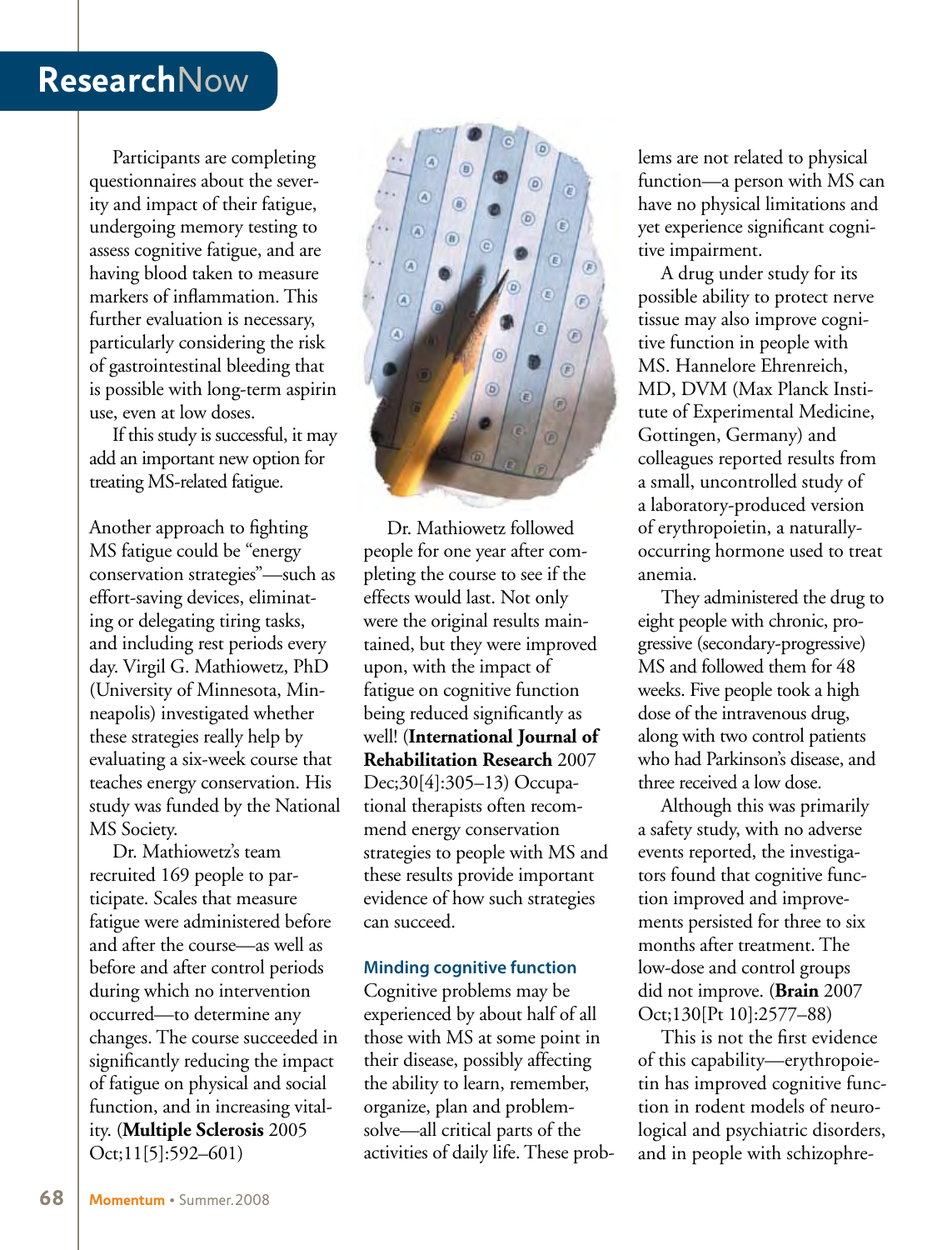nia. (**Journal of Renal Nutrition** 2008 Jan;18[1]:146–53) Further research will determine the safety and effectiveness of this drug for protecting nervous tissue in MS as well as improving cognitive function.

Memory impairment in MS may be related to difficulty in learning new information. Yael Goverover, PhD (New York University, New York, NY), and colleagues tested a method of "self-generation" with funding from the National MS Society. The self-generation strategy suggests that individuals remember items or words that they generate or "make up" better than if the items or words are just provided to them.

Twenty people with MS and mild cognitive impairments and 18 controls without MS were asked to complete two cooking tasks and two financial management tasks. One task was carried out with all instructions provided, and in the other task, participants generated one key word in the instructions. For example, a participant was asked to "beat together \_\_\_\_\_" and would have to generate the missing item, "two eggs." The results showed that tasks learned using self-generated words were recalled and performed better, more so for the cooking tasks. (**Journal of the International Neuropsychological Society** 2005;11[S1]:49)

Now Dr. Goverover is extending these studies with further

funding from the National MS Society. Her team is studying 78 people with MS—26 with mild cognitive impairments, 26 with moderate to severe cognitive impairments, and 26 with no cognitive impairments. Participants are completing a variety of tasks using provided and selfgenerated instructions, and the ability to remember these instructions will be tested 30 minutes and one week after the tasks are completed. The results may yield important information on a rela-

> tively simple strategy for improving the daily life of people with MS-related cognitive problems.

**University of Illinois researchers are studying the use of cycling to alleviate spasticity. Participant ASHLEY STAN STANDARY STANDARY STANDARY STANDARY STANDARY STATES AND HAVES.**<br> **Ashley Hayes.** 

#### **Addressing muscle trouble**

Spasticity may be as mild as the feeling of tightness of muscles or may be so severe as to produce painful, uncontrollable spasms, usually in the legs. Although there are prescription medications that can treat spasticity, they often cause unwanted side effects.

Robert Motl, PhD, found that an electrical reading from muscles, called the H-reflex, was higher in persons with MS than in others without the disease. Both intense exercise and antispasticity medications have been shown to reduce the H-reflex. With funding from a Society pilot research award, Dr. Motl used clinical measures of spasticity and tests of the H-reflex to determine whether sessions

of exercise with a stationary bike could relieve spasticity in MS.

His team at the University of Illinois collected data in 27 people with MS and leg muscle spasticity before and 10, 30, and 60 minutes after 20 minutes of leg cycling and before and after a control exercise. The cycling resulted in prolonged reductions in H-reflex and spasticity scores. (**Neuroscience Letters** 2006 Oct 9;406(3):289–92) The team also has found that combining cycling and anti-spastic medications in six people with MS showed positive results. (**International Journal of Neuroscience** 2007